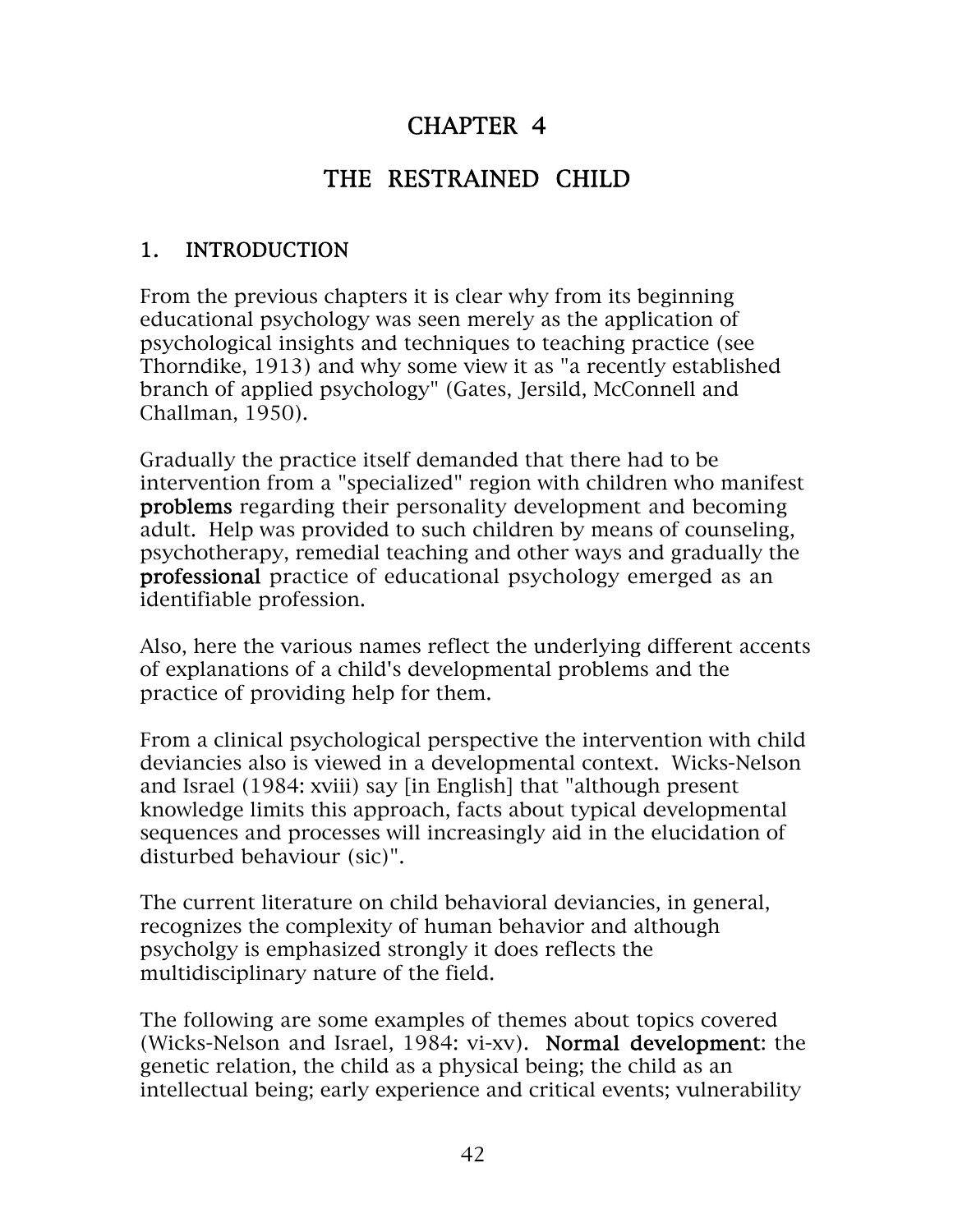and psychopathology; perceptions of child behavioral deviations: the biological/physiological perspective: genetic influences, biochemical influences; structural and physiological impairments; the psychodynamic perspective: cognitive structure; psychosexual phases; anxiety and defense mechanisms; the group/social learning perspective; some other perspectives: the cognitive behavioral approach; the psycho- educational perspective; the family systems approach; basic research procedures: simple descriptive methods; correlation research; experimental research; mixed designs; classification and evaluation; classification and diagnosis; clinically based classification systems; empirical approaches to classification; syndromes; the dangers of labeling; evaluating: evaluating physical functioning; behavioral evaluation; eating disturbances, sleep disturbances; internalized deviations; child psychosis, intellectual retardation; hyperactivity and learning problems; behavioral deviations; psychological factors that influence physical states: asthma, tumors; psychological consequences of chronic illness; psychological changes from physical functions facilitated by medical treatment; matters of prevention: Rochester's primary mental health project; "Head start" and early help; child abuse and its appearance; crisis intervention; the sudden death syndrome; prevention of schizophrenia.

Clearly, there is a linking up with psychological descriptions of anxiety, tenseness, insecurity, psychopathic conditions, etc. Also, in this respect, there is a significant increase noticed in the professions of clinical psychology and child psychiatry. Increasing importance is attributed to a child's early development and the early disclosure of problems is emphasized but there only is incidental reference to a child's education. It also is conspicuous that not one of the mentioned disciplines takes into account the **dynamics** of educating that underlie a child's personal thriving, especially since it is considered that deviant children have the particular attention of various disciplines because their development, their future perspectives are threatened or even obscured by noticeable problems in the educative situation.

As a psychologist, De Vos (1981) says that with respect to school problems, his subject area cannot have an independent contribution because it is intertwined with all of the didactic and pedagogic problems of the school. He then distinguishes three areas in psychology that serve teaching: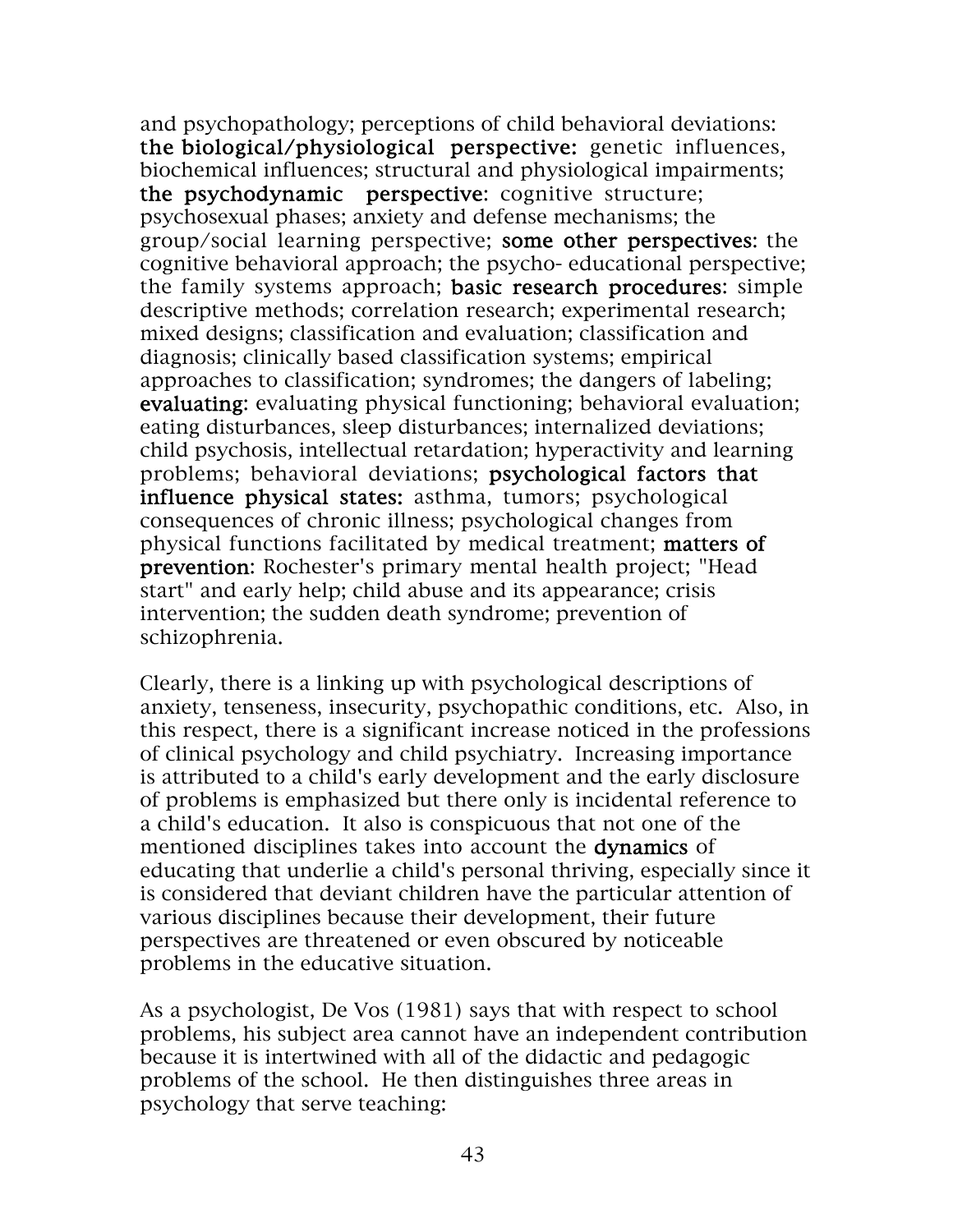\* Pedagogic psychology that has a bearing on the problems related to the educative guidance given to a child in school;

\* general didactic psychology that is relevant to problems, in the narrowest sense, that affect the teacher; and

\* social psychology that has a bearing on the problems that arise in the relationships among children as a group, among family, school and society.

This brings us to a more **educationally** oriented perspective on developmental problems. However, it also is characterized by a variety of approaches, each having its own accent. In this respect, the following examples are noted:

\* The teacher psychologist: He functions mainly within a relationship to schools and especially in schools for special education where he concentrates on supporting a retarded child to learn and develop optimally.

\* Clinical school psychologist or orthopedagogue: He usually is responsible for a number of schools which are assigned to him to assist children with behavioral and general developmental problems. Among others, his task includes determining the nature of and reasons for a child's personal restraint in terms of the disharmonious dynamics of educating (see section 2.2 below) and via intervention strategies to again harmonize the dynamics of educating and support the child to modify meanings (see Chapter 9).

\* Clinical school psychologist (remedial teacher) or orthodidactician: He concerns himself mainly with a child with learning problems and directs himself especially to the state of a child's cognitive structure by taking into account his affective and normative structures. An analysis is made of the disharmonious moments of teaching (see Chapter 14) and he uses harmonizing strategies in this regard in order to allow a child's progress in school to proceed more adequately (see Chapter 15).

\* School counseling psychologist or vocational orienter: He involves himself mainly with pupils with problems of subject matter, school and career choice. He guides youths and their parents in groups and/or individually with the primary aim that the youths become aware that they themselves have to arrive at a meaningful and adequate self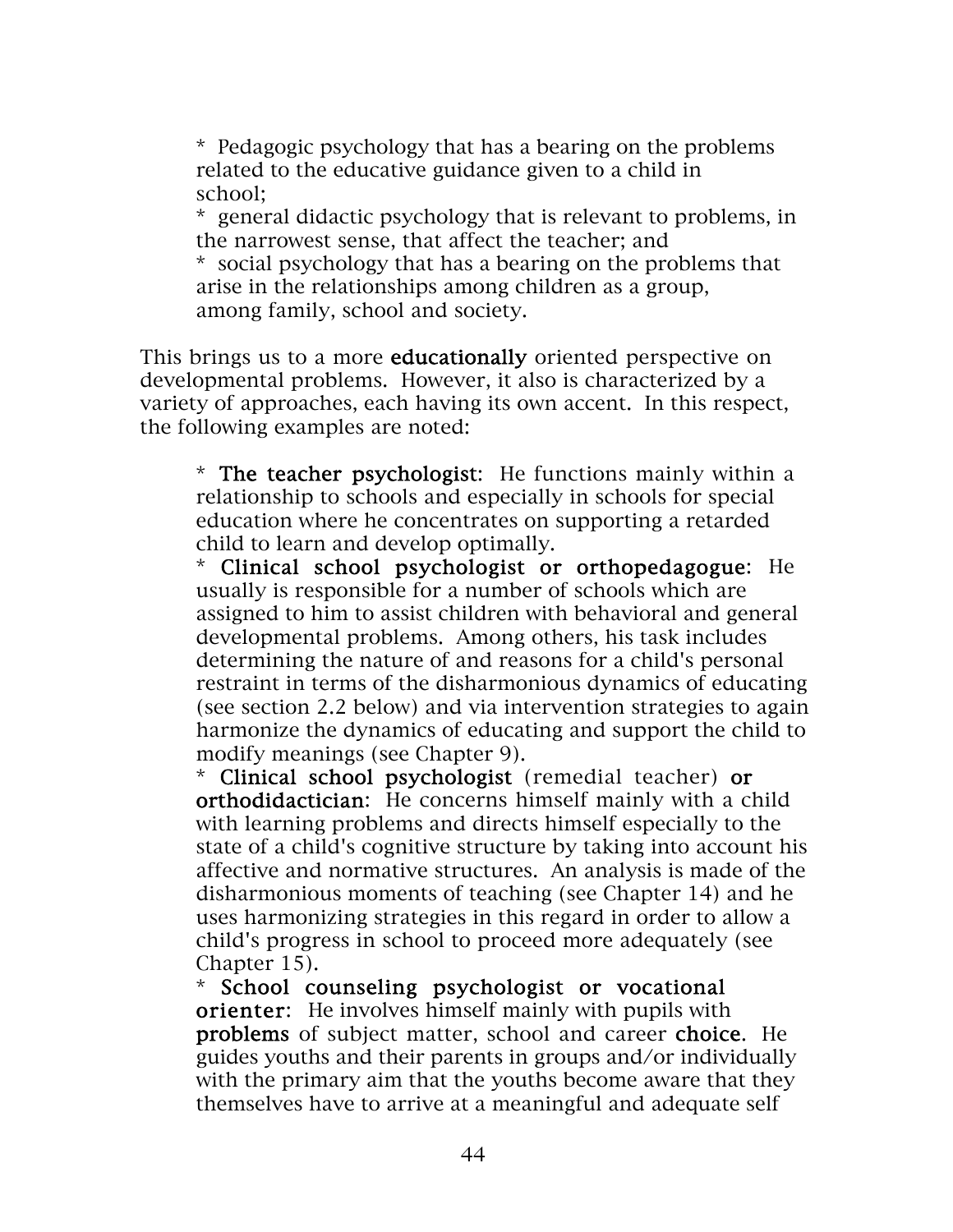actualization regarding work in general and vocational choices in particular (see Chapter 20).

\* School social worker or sociopedagogue: He is focused on a microanalysis of errors in educating within a societal connection and emphasizes social problems.

The significance of the **psychological** orientations of the above disciplines in the structure and practice of teaching is not denied, as is the case in some education departments where any reference to "psychology" in the title of the positions of those who have to professionally help children with developmental problems is eliminated. Existing clinics of "school psychological and guidance services" are transformed into "teaching assistance centers". In these centers educational psychologists are camouflaged as "specialized" teacher advisers in service, and among other things they advise with respect to educational matters (orthodidactic) and career matters (vocational orientation).

The many faces of educational psychology exposes precisely how optimistic the view is that it is an autonomous discipline with its own structure of knowledge and identity and which it should maintain (see Sprinthall and Sprinthall, 1977: xiii) and which is consistent with its essential point of departure.

## 2. A UNITARY APPROACH

## 2.1 Introduction

In the professional intervention with a child in distress the lack of a unitary approach certainly is one of its conspicuous characteristics: so many models, so many practices, so many opinions. The existence of a nearly overwhelming divergence of opinions impedes designing an accountable practice in many respects. There is no real integration of psychological and educational insights in practice. "To the educators, ..., the psychologist was a Don Quixote, harebrained, impractical, and virtually useless. To the psychologist, the educator was treated with patronizing condescension, as one not quite ready for admittance to the 'club'" (Sprinthall and Sprinthall [in English], 1977: xii).

Especially purely psychologically oriented professionals in South Africa have not taken too much trouble to acquaint themselves with the educational because their professional position offers them a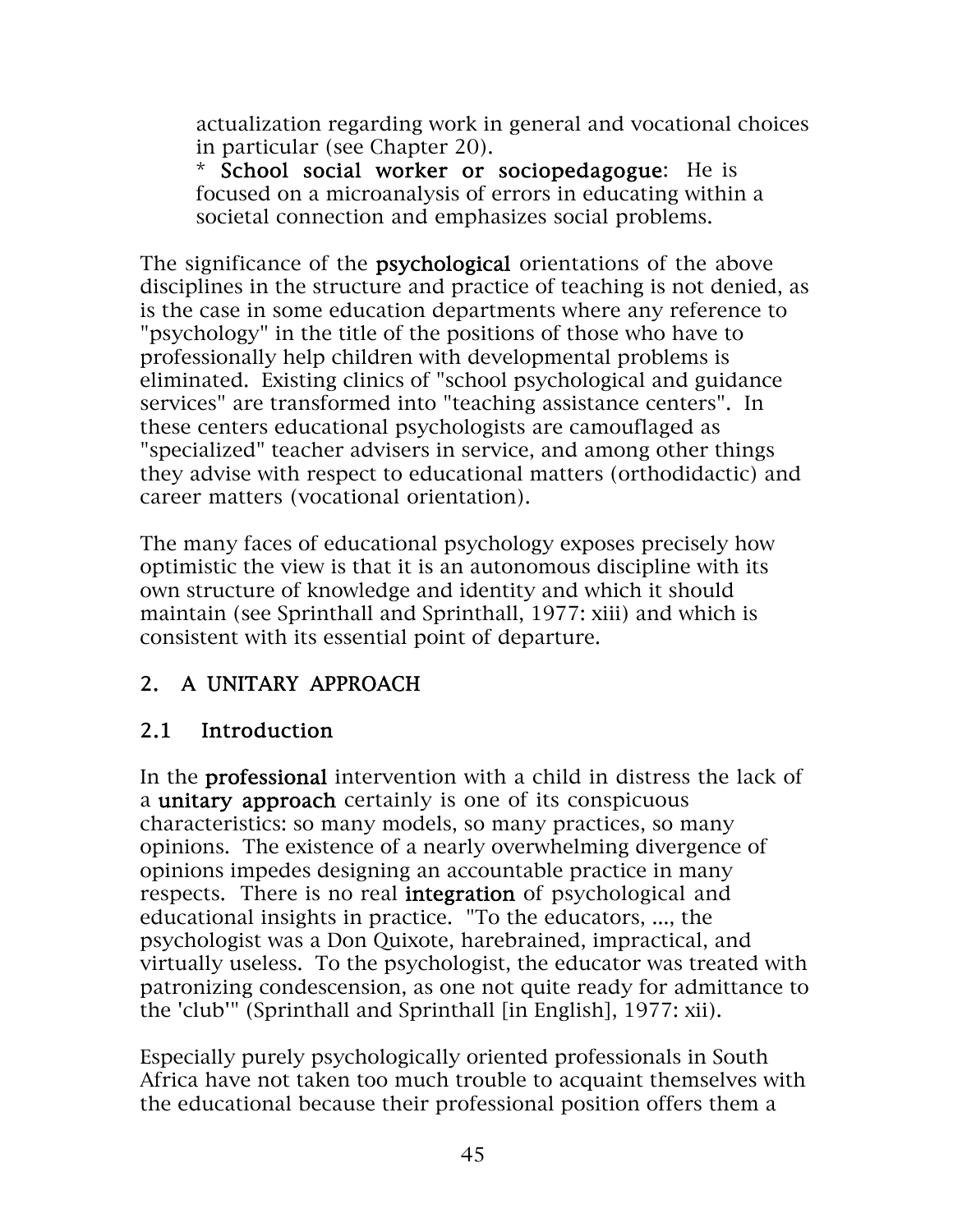"safeguard"; also regarding the deviant child they find protection in the law (Law 56 of 1974: Article 37(2)) in which psychological treatment is described as follows:

"(a) the evaluation of behavior or processes of consciousness or personality adjustments or adjustments of individuals or groups of persons by means of the interpretation of tests for determining intellectual abilities, aptitudes, interests, personality structure and personality functioning;

(b) the application of any method or practice that has the aim of helping persons or groups of persons correct personality, emotional or behavioral problems or to promote positive personality change, growth and development; ..." (Law 56 of 1974: Article 37(2) [in Afrikaans]).

This statutory foundation of professional "child psychology" has contributed to the traditional "specialized" intervention with children restrained emotionally, behaviorally, in learning and in other ways, which gradually became characterized as implementing contrivances, techniques and recipes without accounting for the theories on which they are based. Most personality theories are eclectic, a systematic combination of bits and pieces of different existing theories. Each type of psychotherapy has also found application as a child psychotherapy where merely a few situational adjustments are made to facilitate communication with a child without incorporating all of the essentials of a child's situatedness.

Against this background it is understandable why educational psychology arose as an application of psychological techniques (see Thorndike, 1913) and many still view it as nothing more than a branch of applied psychology.

That this is a misconception was indicated years ago. Thus, Gates et al. (1950: 3-4) say [in English] that "Educational psychology is, however, not confined to the verification of applications of principles to education. It has built up in several areas programs of study of educational problems which general psychology does not deal with in any comprehensive way. Such areas are the teaching of school subjects and especially of the newest type of school programs or projects, diagnosis and remediation of educational difficulties."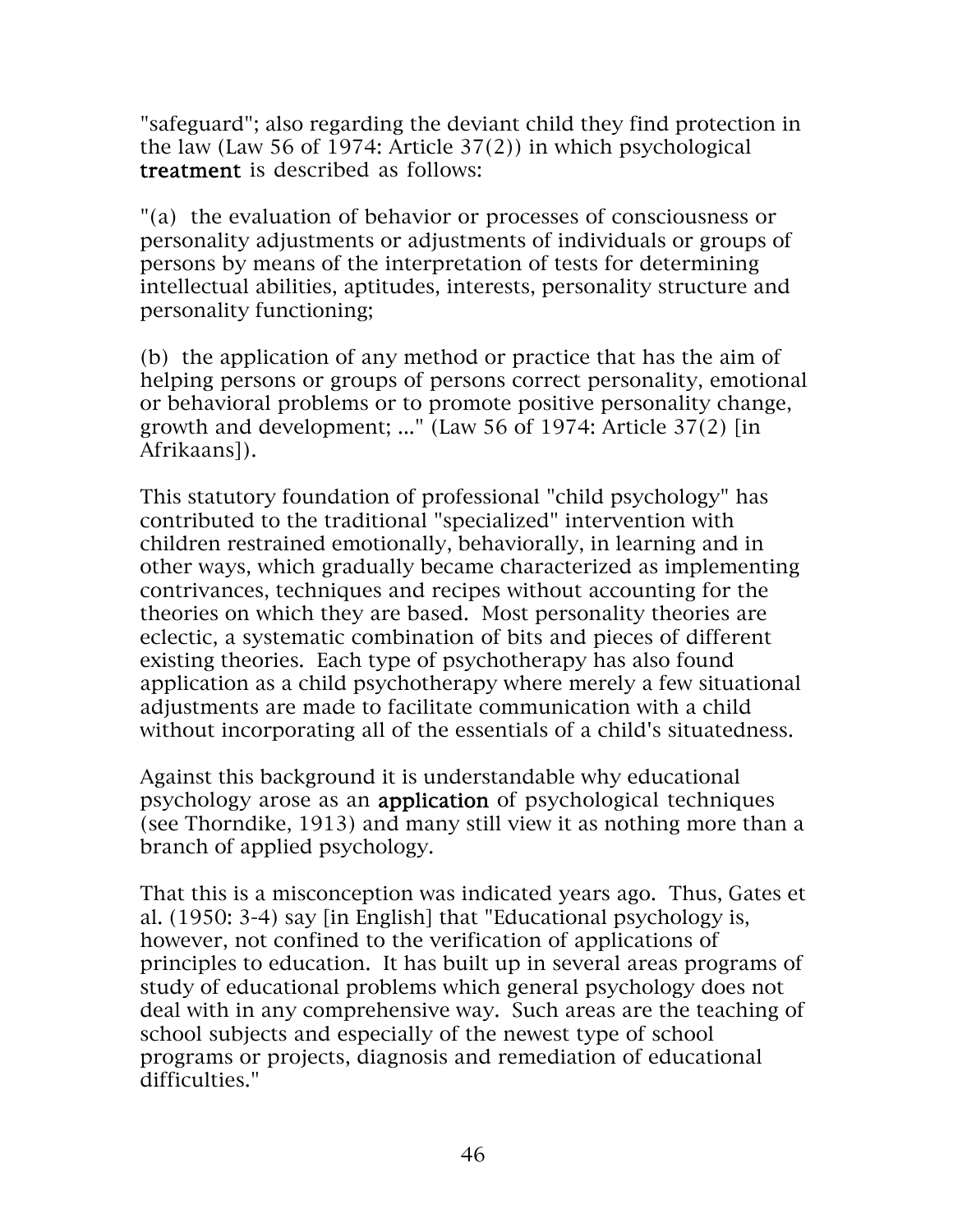Unfortunately, the area of educational psychology was not specified more clearly and it has intruded into the areas of the didactic, curriculum planning and clinical (child) psychology. The real problem is the rigid application of any principle without interpreting it in the context of a child as a person, i.e., the context of the dynamics of educating is completely and entirely overlooked. The old mistake of viewing only psychology as providing the theoretical basis for teaching and educating as well as for intervening with a child in distress is perpetrated once again.

To be distinct an area needs to do more than merely try to illustrate how to design a specific practice with seemingly relevant models from other disciplines. To some degree each model absolutizes the physical or the psychological, or the social or the educational, etc. while ignoring the relations among these dimensions with repect to a child as a developing person. In this regard, there needs to be more reference to the complexity of a deviant child as a person in terms of the amazing diversity of activities, ideas, feelings, insights and relationships that he can experience and lived experience in his situatedness.

It is immediately obvious that there are a number of different areas within the field of educational psychology to be distinguished, as is evident from the wide-ranging literature in which the coupling of educational and psychological findings are expressed in a diversity of forms. The question then is what constitutes an accountable basis for designing an educational-psychological practice because without an accountable point of departure for all of these forms, in practice they continually will be discussed from diverse perspectives. Thus, it is obvious that its point of departure be a child as a person which directly enters the terrains of education and psychology because, as already indicated, a person, as long as he is a child, actualizes himself as a person in an educational situation (see Chapter 3).

However, an ideal state of educating does not exist and also a child does not automatically actualize his potentialities of personal becoming, and it generally is acknowledged that the educative structures can be implemented disharmoniously because they imply that the distinct activities of the educator and child be united. Therefore, there is no educative situation, and no moments of a child's personal actualization where the essentials of educating (and also the essences of personality) do not equally come into motion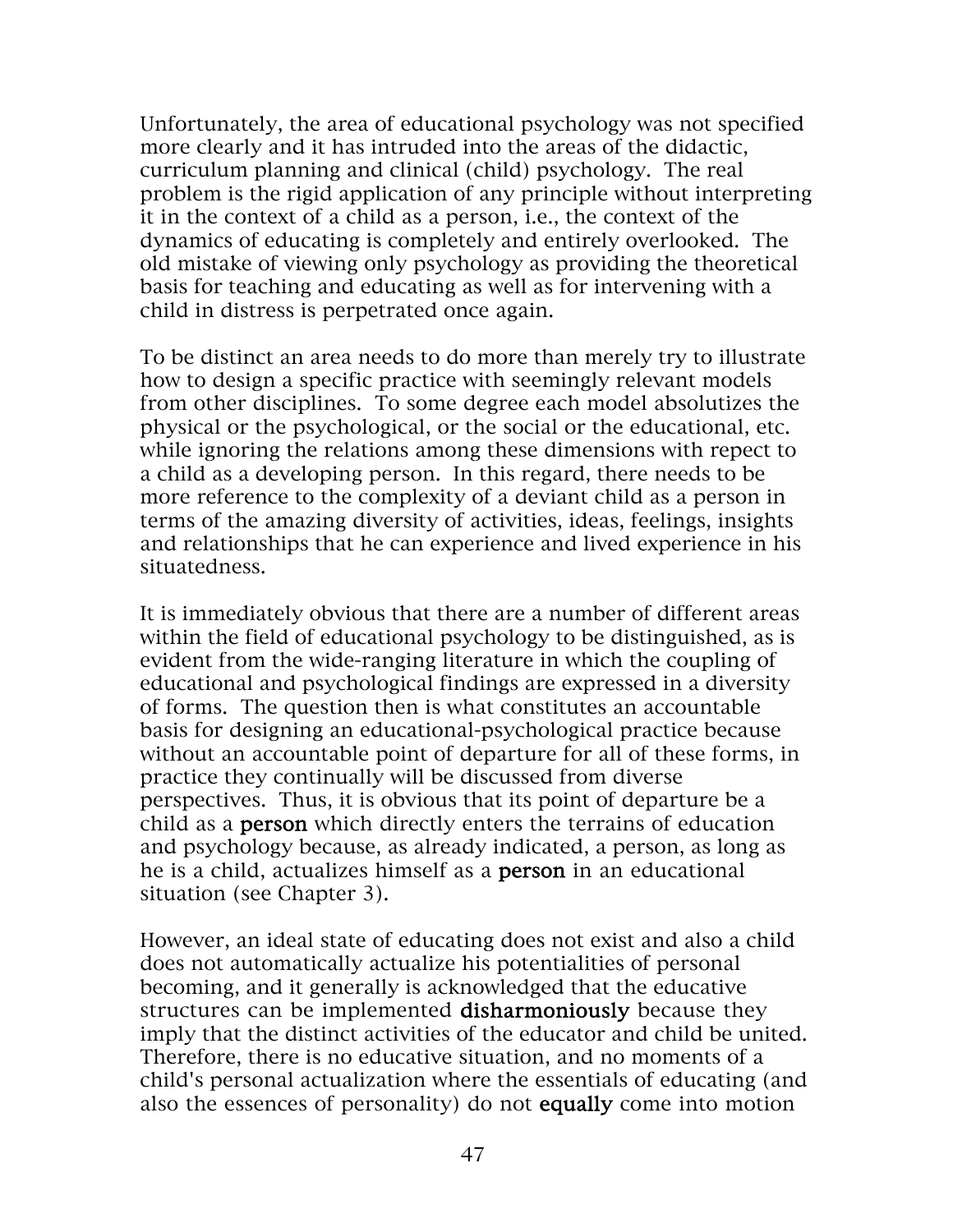in terms of educative activities because each event of educating represents particular dynamics in which the adult and the child participate in particular ways and act in personal ways.

Where there are educative activities that do not include adequately appearing essentials of educating (which also includes the personal essentials of a child), this immediately threatens a child's development because then the dynamics of educating are disharmonious, a matter that justifies closer discussion.

## 2.2 Disharmonious dynamics of educating

It is generally accepted that the structure of educating can be implemented disharmoniously. In this connection, Vermeer (1972: 149-168) says that an educative dialogue always is a point of intersection between the subjective interpretations of the adult and the child where short-circuits can arise.

When, for example, an educator shows a lack of understanding and interest, a child experiences this as confusing and bewildering, and as Muller-Eckard (1966: 48) emphasizes, this lack of understanding can lead to serious problems because with its absence a child becomes disturbed in his entire personal development (see also Den Dulk and Van Goor, 1974: 18; Van Niekerk, 1981 and 1986).

If a child's emotional, knowing and normative meanings are unfavorable, this permeates his behaviors and implies a personal deviation of some kind. Thus, it is clear that the educator's hierarchies of feelings, thoughts and values, as embodied in his educative activities, directly influence a child's moments of personal development in terms of his affective, cognitive and normative interpretation of them.

Where this disharmony is of such a far-reaching nature that it seriously keeps the child's personality development in check, there is mention of educative distress because it leads to a child's personal derailment in the sense that his comportment and behaviors do not tally with what is proper and acceptable according to his developmental potential and level.

In this light, the disharmonious dynamics of educating can be qualified as that event where a child's personality development is inadequately actualized under an adult's guidance, and on that basis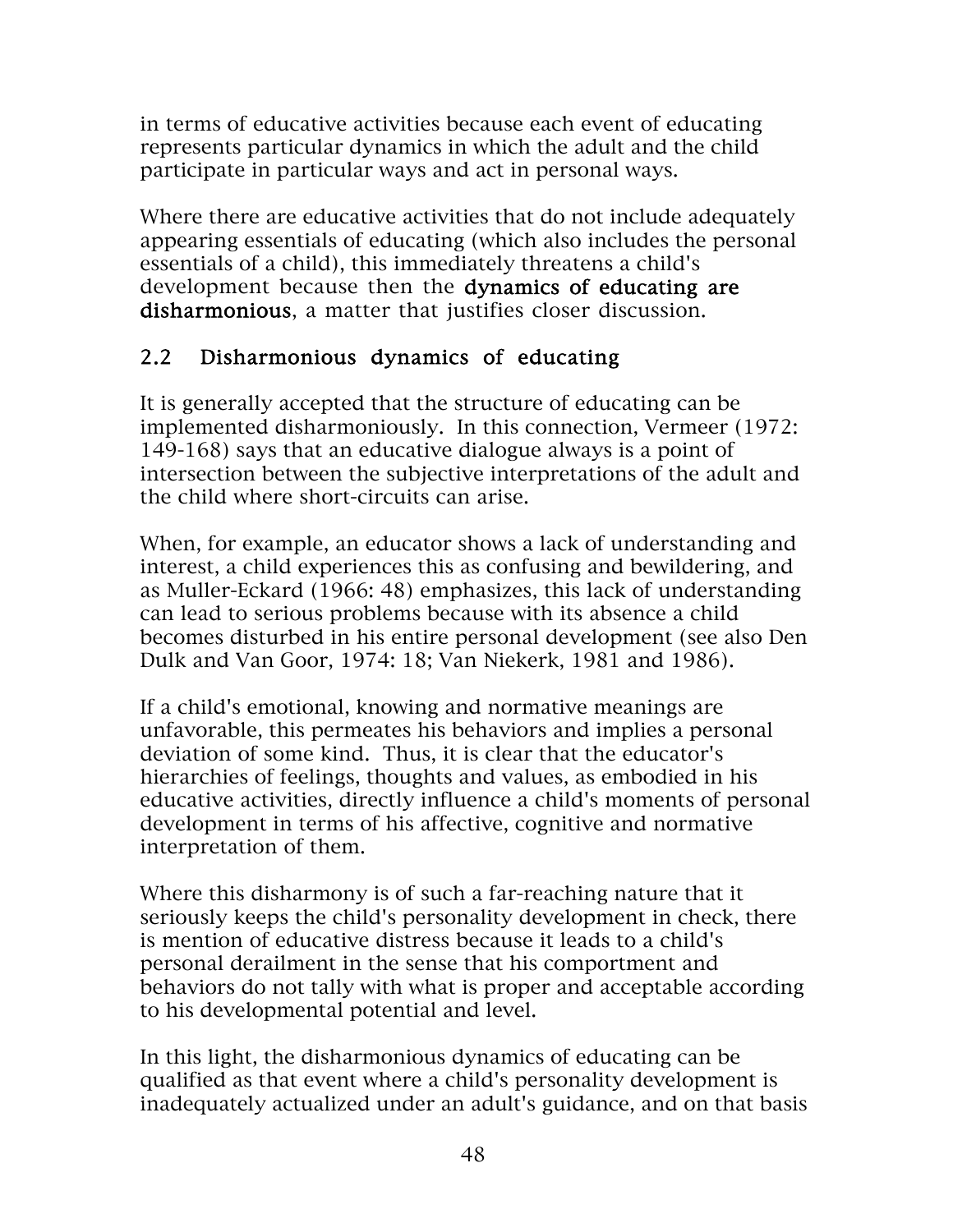he becomes conspicuous. Then his behavior harmonizes with his unfavorable meanings given to educative contents on emotional, knowing and normative levels and is not in harmony with the behavior that can be expected of him in accordance with his personal potential. Examples of this conspicuousness are bullying, brutality, moodiness, thievery, enuresis, encopresis, phobias, tenseness, stuttering, hysterical outbursts, learning problems, infantilism, shyness, obsessions, dishonesty, psychosomatic deviations and many more (see Chapter 8).

General educative mistakes on the part of the educator are rejecting a child, pampering, authoritarian exercise of authority, lack of restraint, inconsistency, indoctrination, lack of love, overestimating, disorderliness, expecting too much, permissiveness, demand for achievement, and many more.

However, labeling the disharmonious dynamics of educating in the above terms is completely inadequate. Each has to be explained continually in terms of their really functional activities and with regard to the child's emotional, knowing and normative meanings he attrtibutes to them.

Developmental deviancy in a child accentuates his commitment to education and indeed advances the **orthopedagogic** function of the pedagogic, namely, corrective activities for modifying a child's unfavorable meanings in relation to his unacceptable behaviors, in terms of harmonizing the disharmonious dynamics of educating (see Chapter 9). It also is noted that this includes the psychology of a child with behavioral and learning difficulties that have lead to the disharmonious dynamics of educating. The following chapter attempts to present an authentic model of educational psychology.

#### 2.3 Synthesis

The results of a disharmonious dynamics of education is schematically represented as follows: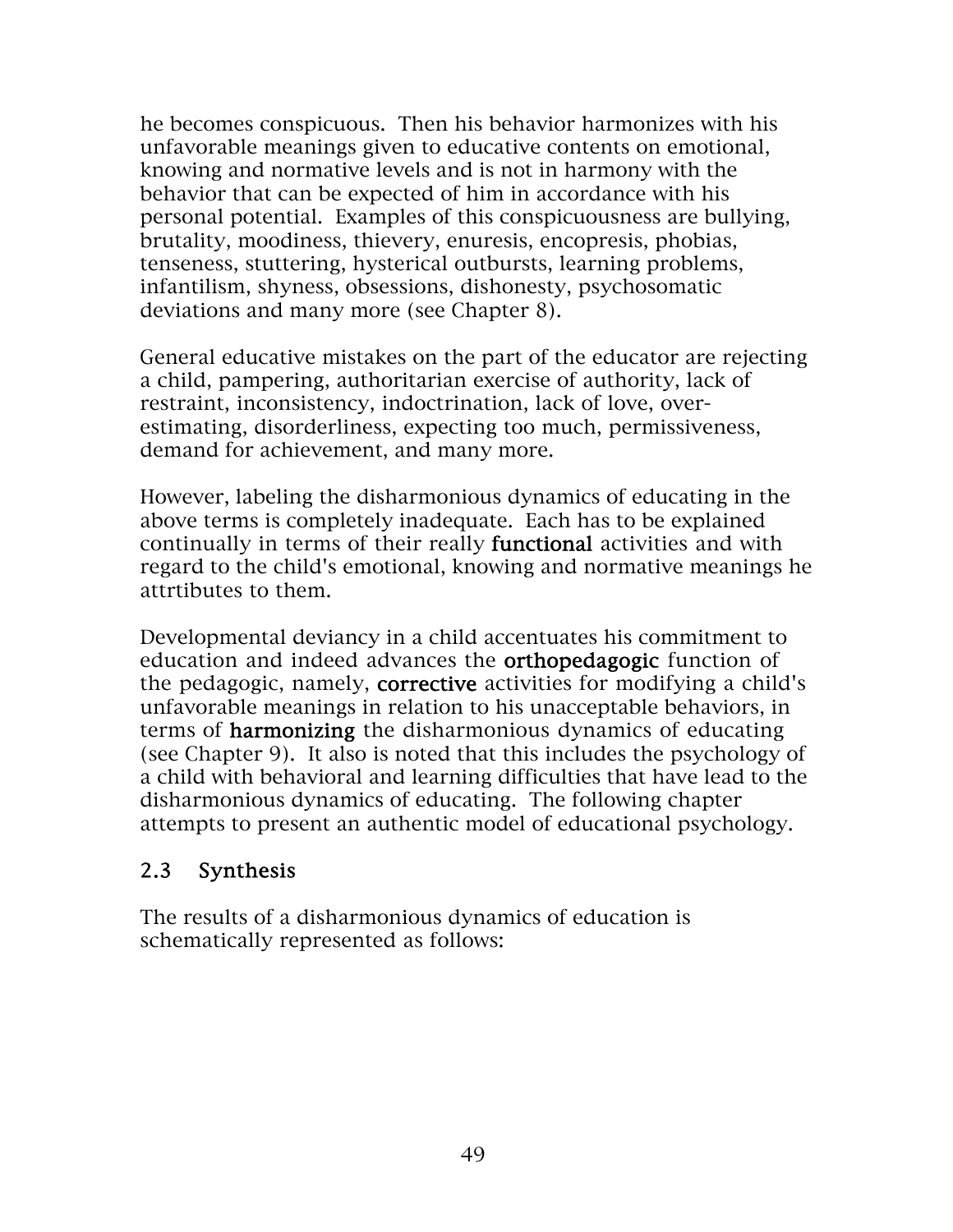

#### 3. REFERENCES

Den Dulk, C. and Van Goor, R. (1974). Inleiding in de orthodidactiek en in de remedial teaching van het dyslectische kind. Nijkerk: G. F. Callenbach. De Vos, H. (1981). Sleutelen aan kinderen: sleutelen aan het onderwijssisteem. Onderwijs en Opvoeding, Vol. 23, No. 8/9.

Gates, A. I., Jersild, A. T., McConnell, T. R. and Challman, R. C. (1950). Educational psychology, Third Edition. New York: Macmillan.

Muller-Eckard, E. H. (1966). Kinder vragen begrrip. Utrecht: Aula. Sprinthall, R. C. and Sprinthall, N. A. (1977). Educational psychology: A developmental approach. Second edition. Canada: Addison-Wesley.